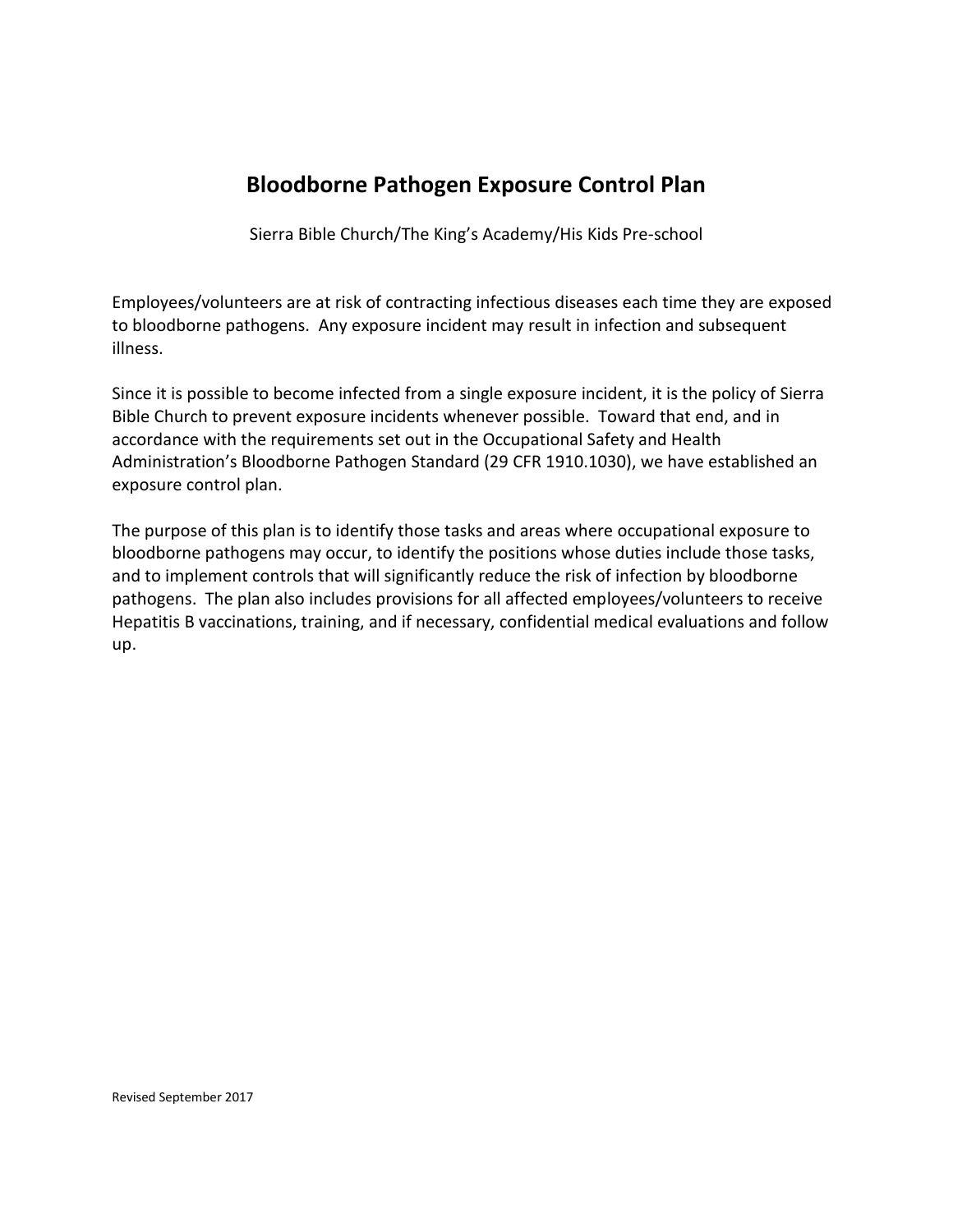# **Bloodborne Pathogen Exposure Control Plan For** *Sierra Bible Church/The King's Academy/His Kids Preschool*

#### **I. OBJECTIVE**

The objective of the Sierra Bible Church's Bloodborne Pathogen Exposure Control Plan is to comply with the Occupational Safety and Health Administration's (OSHA) Bloodborne Pathogens Standard, 29 CFR 1910.1030, and to eliminate or minimize employee occupational exposure to blood, certain other body fluids, or other potentially infectious materials as defined below:

- A. Blood means human blood, human blood components, and products made from human blood.
- B. Bodily fluids means semen, vaginal secretions, cerebrospinal fluid, synovial fluid, pleural fluid, pericardial fluid, peritoneal fluid, amniotic fluid, saliva in dental procedures, any body fluid that is visibly contaminated with blood, and all body fluids in situations where it is difficult or impossible to differentiate between body fluids.
- C. Other potentially infectious materials means any unfixed tissue or organ (other than intact skin) from a human (living or dead), and human immunodeficiency virus (HIV) containing cell or tissue cultures, organ cultures, and HIV- or hepatitis B virus (HBV) containing culture medium or other solutions; and blood, organs, or other tissues from experimental animals infected with HIV or HBV.

## **II. BACKGROUND**

OSHA requires employers to identify situations and job classifications in which employees may be exposed to blood or other potentially infectious materials, and to provide protection to these employees in the form of engineering controls, personal protective equipment, training, and risk reduction.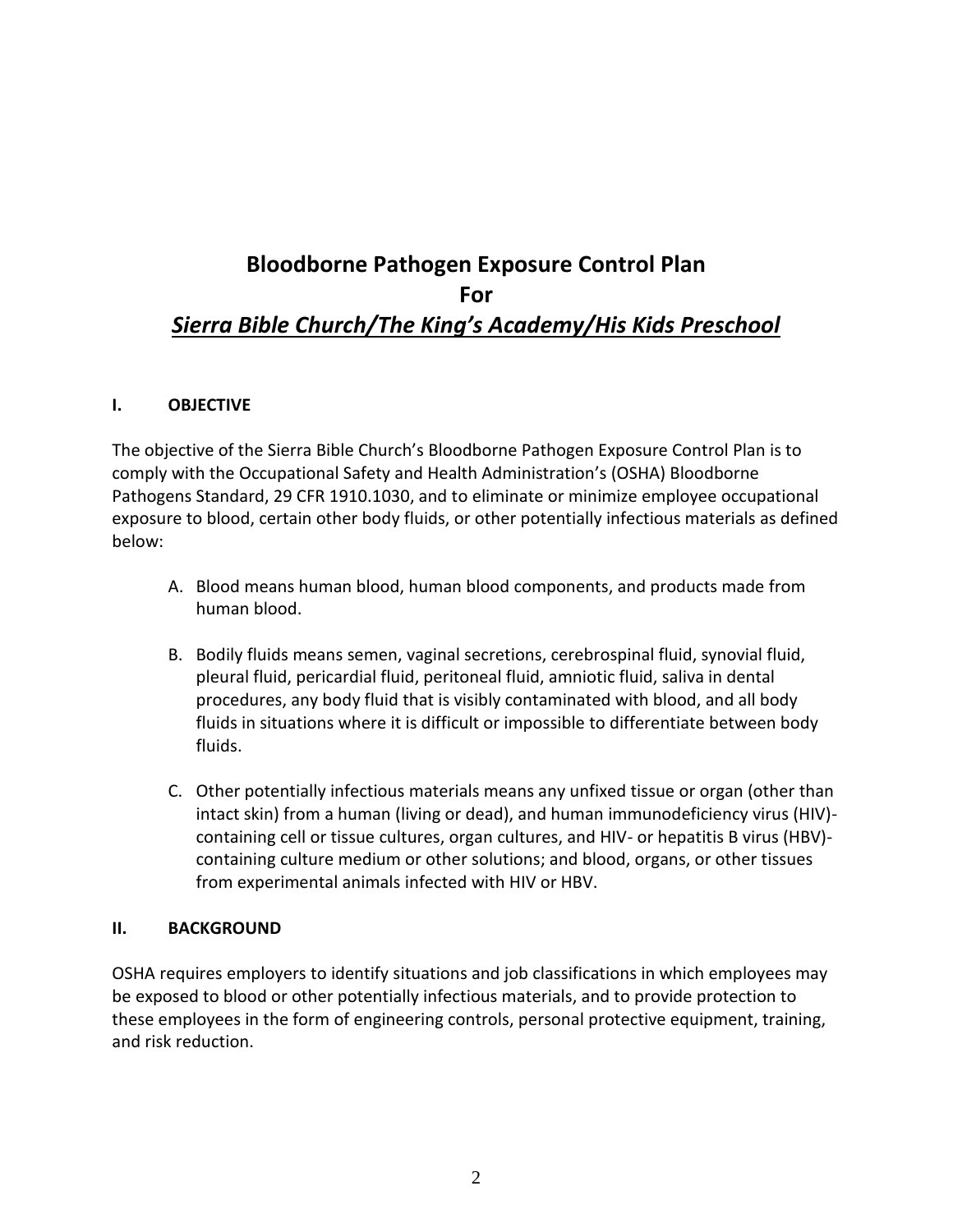#### **III. ASSIGNMENT OF RESPONSIBILITY**

#### A. Program Administrator

*Office Manager Marcy Frith* shall manage the Bloodborne Pathogen Exposure Control Plan for *Sierra Bible Church, to include King's Academy and His Kids Preschool*, maintaining all records pertaining to the plan.

B. Management

*Sierra Bible Church* will provide adequate controls and equipment that, when used properly, will minimize or eliminate risk of occupational exposure to blood or other potentially infectious materials. These shall be provided at no cost to the employees. *Sierra Bible Church* management will ensure proper adherence to this plan through periodic audits.

C. Supervisors

Supervisors shall themselves follow and ensure that their employees are trained in and use proper work practices, universal precautions, the use of personal protective equipment, and proper cleanup and disposal techniques.

#### D. Employees

Employees are responsible for employing proper work practices, universal precautions, and personal protective equipment and cleanup/disposal techniques as described in this plan. Employees are also responsible for reporting all exposure incidents to their supervisor immediately.

#### E. Volunteers

Volunteers shall be responsible for complying with this plan, and shall be provided the training described herein by a person designated by Sierra Bible Church that is knowledgeable in the subject matter covered by the elements contained in the training program as it relates to the workplace that the training will address.

## **IV. EXPOSURE DETERMINATION**

All job classifications and locations in which employees may be expected to incur occupational exposure to blood or other potentially infections materials, based on the nature of the job or collateral duties, regardless of frequency, shall be identified and evaluated by the Office Manager or church designee. This list shall be updated as job classifications or work situations change. Exposure determination shall be made without regard to the use of personal protective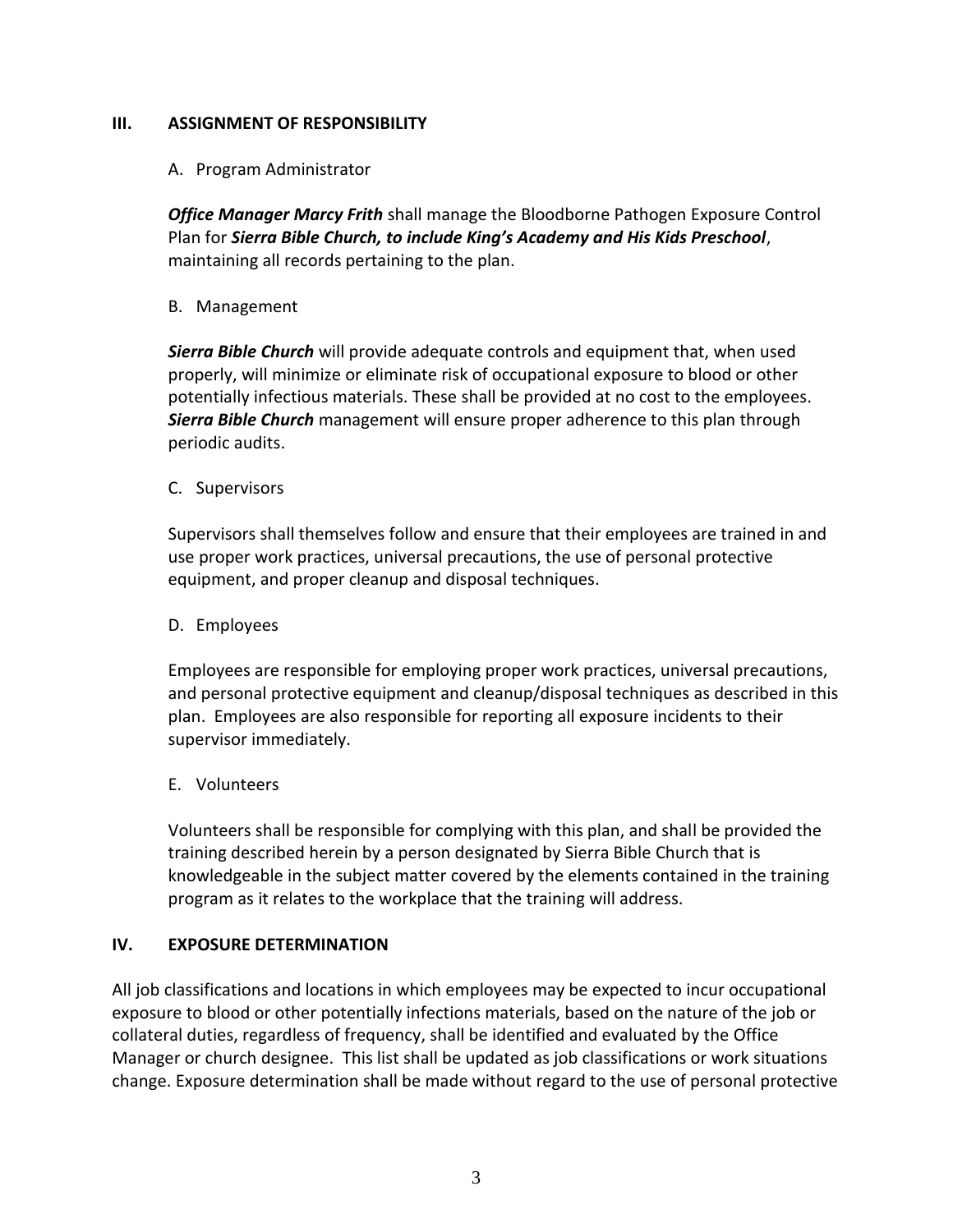## equipment **(employees are considered to be exposed even if they wear personal protective equipment)**.

Listed below are all job classifications in which ALL employees have exposure to bloodborne pathogens:

| Department/Location | <b>Job Title</b> |
|---------------------|------------------|
| The Kings Academy   | Principal        |
| His Kids Preschool  | Director         |

Listed below are the tasks and procedures where employees may come in contact with bloodborne pathogens through exposure to blood or OPIM:

| <b>Department/Location</b> | <b>Job Title</b>      | <b>Task/Procedure</b>                                                                                 |
|----------------------------|-----------------------|-------------------------------------------------------------------------------------------------------|
| The Kings Academy          | <b>Teachers</b>       | Provision of physical care in which blood or OPIM are present. First Aid.                             |
| His Kids Preschool         | <b>Teachers</b>       | Clean up of body fluids.                                                                              |
| Sierra Bible Church        | Custodian             | Clean up of body fluids.                                                                              |
| Sierra Bible Church        | Pastor                | Provision of physical care in which blood or OPIM are present. First Aid.<br>Clean up of body fluids. |
| Sierra Bible Church        | <b>Office Manager</b> |                                                                                                       |
| Sierra Bible Church        | Admin.                |                                                                                                       |

## **V. IMPLEMENTATION SCHEDULE AND METHODOLOGY**

Compliance Methods – The following controls and precautions will be implemented and observed in order to prevent exposure to potentially infectious materials, including, but not limited to:

- Blood
- Vomit
- Stool/feces
- urine

## A. Universal Precautions

Universal precautions shall be used at Sierra Bible Church/The Kings Academy/His Kids Preschool to prevent contact with blood or other potentially infectious materials. All blood or other potentially infectious materials shall be considered infectious, regardless of the perceived status of the source individual.

- The Protective Personal Equipment (PPE) required to avoid exposure to potentially infectious materials are **gloves and masks. (see D 5 below for Exposure Control Box)**
- Universal Precautions: After removing gloves, **hand washing is mandatory.**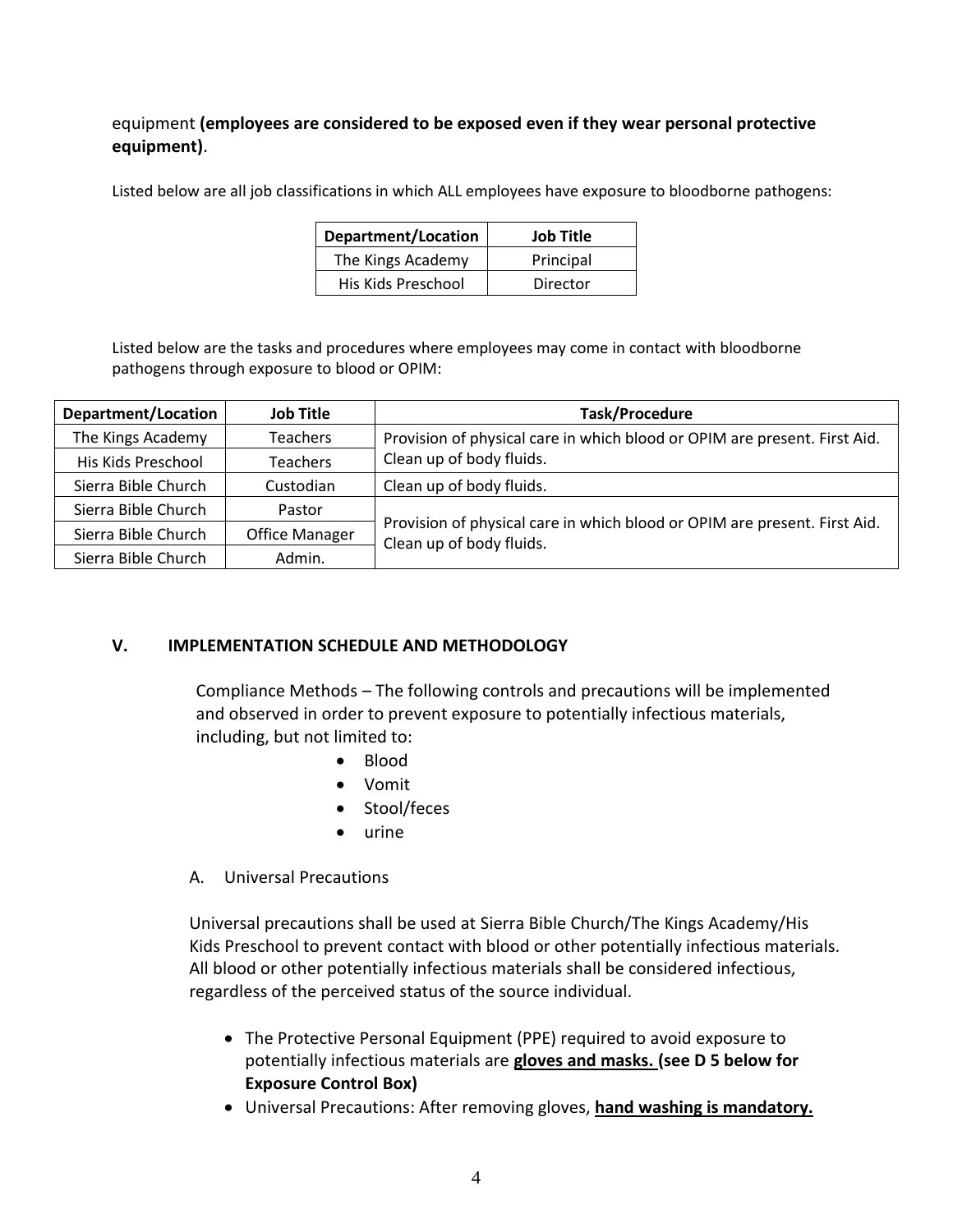B. Engineering Controls

The engineering and work practice controls listed below shall be used to minimize or eliminate exposure to employees at Sierra Bible Church/The Kings Academy/His Kids Preschool:

- 1. Accessible hand washing facilities with non-abrasive hand cleaners available.
- 2. Appropriate disinfectants for contaminated clothing and surfaces.
- 3. Appropriate and accessible personal protective equipment (gloves and masks).
- C. Work Practice Controls
	- 1. Washing: Anyone who comes into contact with bodily fluids of another person such as, but not limited to, blood, urine, stool or vomit, will wash the areas of exposure with non-abrasive soap and promptly notify his/her supervisor. If bodily fluids contact mucous membranes of the eyes, nose, or mouth, immediately flush with running water.
	- 2. Contaminated Clothing: Any clothing that becomes contaminated with bodily fluids will be removed and properly disinfected or properly and legally disposed of as regulated waste, as described in procedure D 5.
- D. Housekeeping

1. Access to contaminated areas and/or equipment will be restricted until trained people are able to clean and disinfect the area and/or equipment.

2. PPE and universal precautions (gloves and hand washing) will be used when cleaning or decontaminating any work surface, or equipment that has been contaminated by blood or other bodily fluid.

3. Reusable cleaning equipment such as mops and buckets will be disinfected immediately after use.

4. Rags, disposable towels, and any other materials used to clean and disinfect contaminated areas and/or equipment will be double bagged, then properly and legally disposed of as regulated waste.

5. Exposure Control Boxes – Locations: Ms. Jill's classroom on the filing cabinet; kitchen on shelf by accordion door; Betty's Kitchen on the freezer.

- Gloves
- Masks
- Rags
- Plastic Garbage Bags
- Antimicrobial Spray Procedure for containment and clean up of bodily fluids:
- Clear area of people who may be exposed.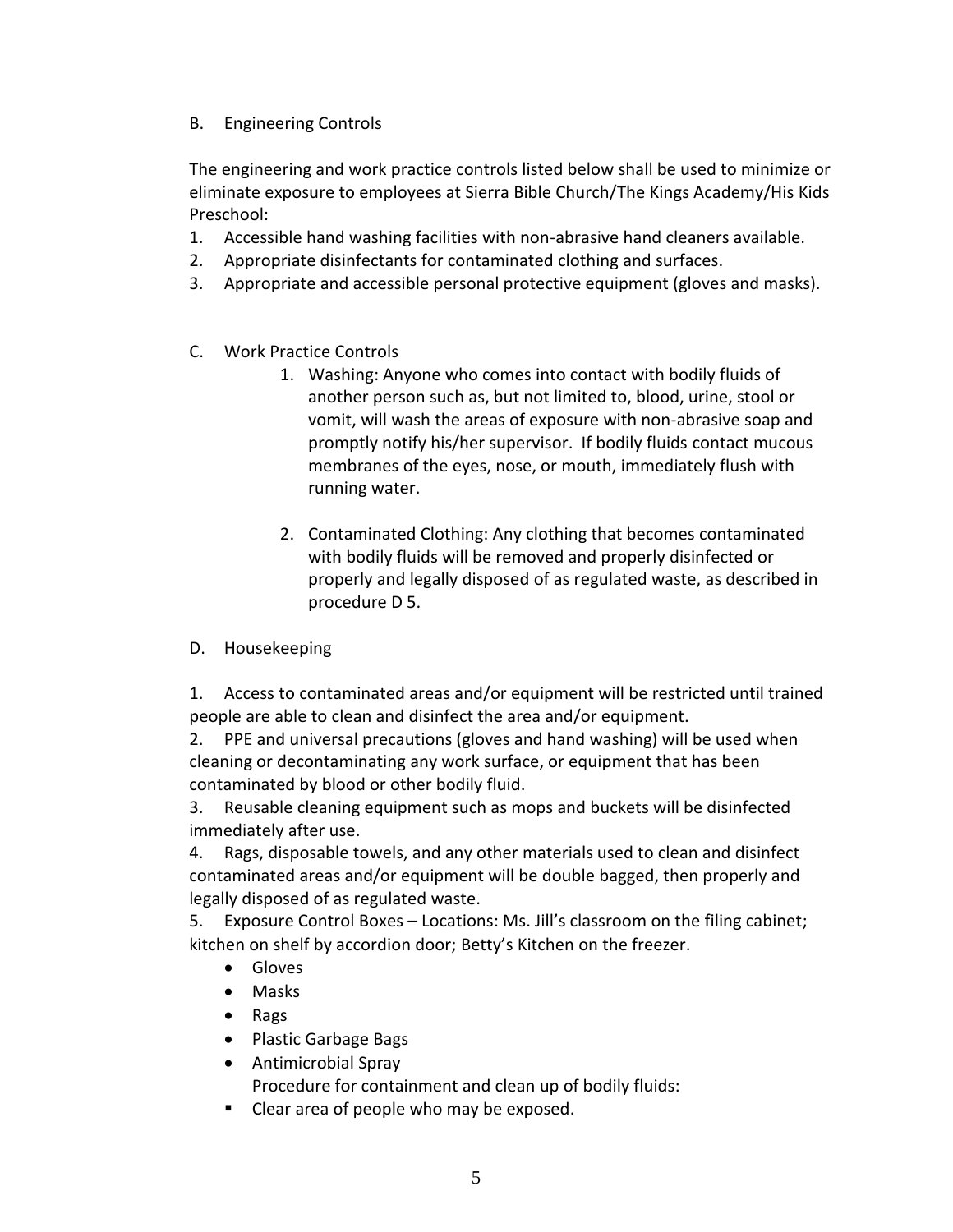- Ensure the individual is cared for and appropriate medical attention is given.
- Put on protective equipment from Exposure Control Boxes (Ms. Jill's classroom, kitchen and on the freezer in Betty's Kitchen.)
- Wipe up excess spillage.
- Discard rags in plastic bag.
- Spray area with antimicrobial spray according to package instructions.
- Wipe area again and discard rags.
- **■** Discard gloves and other disposable equipment into plastic bag. Place bag in another plastic bag and tie it.
- Discard plastic bag in any trash can.
- Wash your hands.
- Call custodian for final cleaning.

#### **VI. Hepatitis B Vaccines and Post-Exposure Evaluation and Follow Up**

A. General

Sierra Bible Church will make the Hepatitis B vaccine and vaccination series available to all employees who are listed on the occupational exposure list (determination), as well as post-exposure follow up to employees who have experienced an exposure incident.

Sierra Bible Church Office Manager shall ensure that all medical evaluations and procedures involved in the Hepatitis B vaccine and vaccination series and post-exposure follow up, including prophylaxis are:

- A. made available at no cost to the employee;
- B. made available to the employee at a reasonable time and place;
- C. performed by or under the supervision of a licensed physician or other licensed healthcare professional; and
- D. provided in accordance with the recommendations of the United States Public Health Service.

An accredited laboratory shall conduct all laboratory tests at no cost to the employee.

B. Hepatitis B Vaccination

Sierra Bible Church Office Manager or designee shall manage the Hepatitis B vaccination program.

The Hepatitis B vaccination shall be made available to an affected employee after he or she has received training in occupational exposure and within 10 working days of initial assignment to job duties that involve exposure. Exceptions to the administration of the Hepatitis B vaccination include situations where an employee has previously received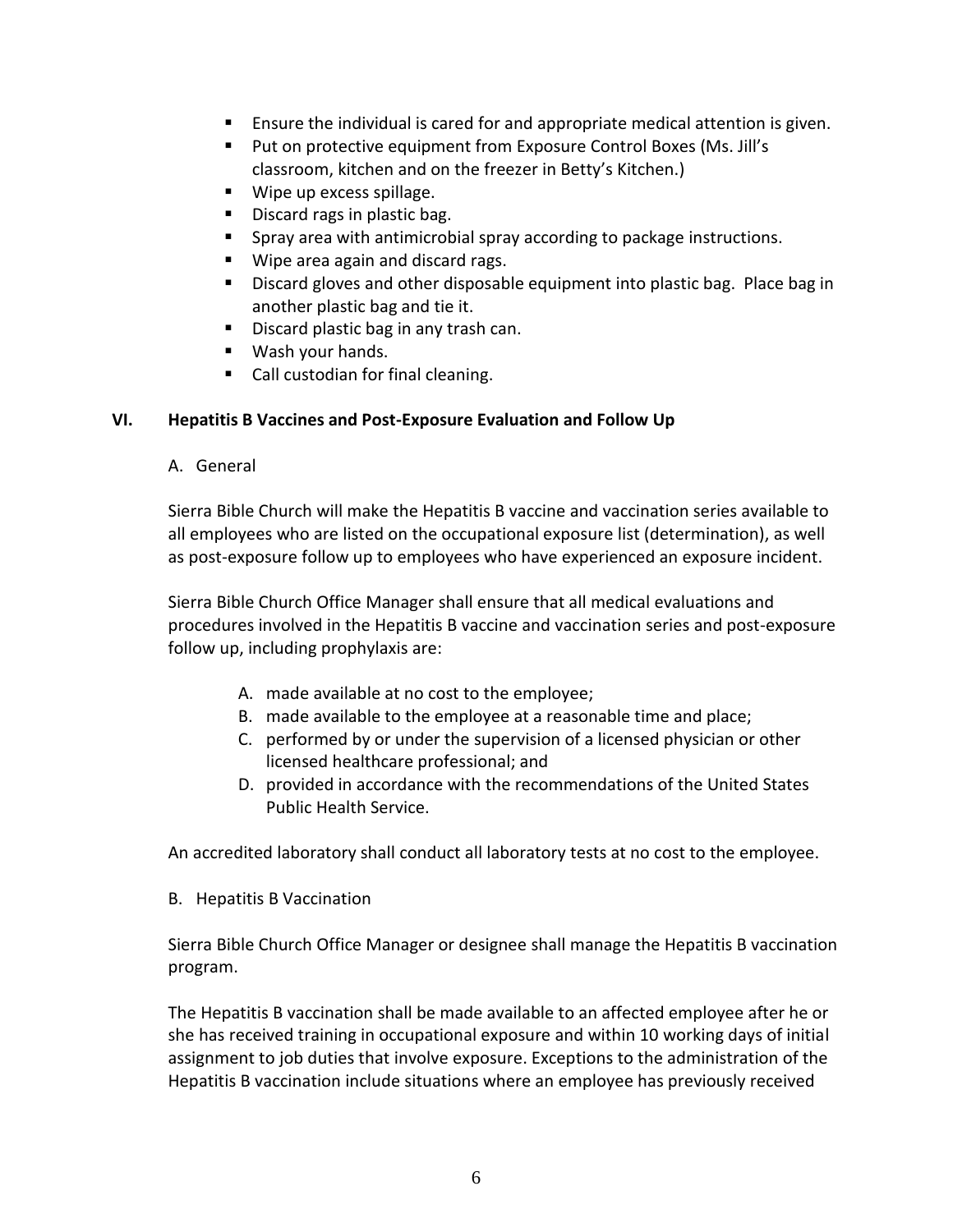the complete Hepatitis B vaccination series, antibody testing has revealed that the employee is immune, or the vaccine is contraindicated for medical reasons.

Participation in a pre-screening program shall not be a prerequisite for an affected employee to receive the Hepatitis B vaccination. If an employee initially declines the Hepatitis B vaccination, but later decides to accept the vaccination and is still covered under the OSHA standard, the vaccination shall then be made available.

> All employees who decline the Hepatitis B vaccination shall sign a waiver indicating their refusal (Appendix A), as required by OSHA. If the United States Public Health Service recommends a routine booster dose of Hepatitis B vaccine, this shall also be made available free of charge to affected employees.

C. Post-Exposure Evaluation and Follow Up

All employees must report all exposure incidents to their supervisor immediately. The Sierra Bible Church Office Manager or designee shall investigate and document each exposure incident. Following a report of an exposure incident, the exposed employee shall immediately receive a confidential post-exposure evaluation and follow up. The post-exposure evaluation and follow up shall include the following elements, at a minimum:

- A. Documentation of the route of exposure, and the circumstances under which the exposure occurred.
- B. Identification and documentation of the source individual, unless it can be established that identification is infeasible or prohibited by state or local law*.*
- C. The source individual's blood shall be tested and documented as soon as feasible and after consent is obtained (parent, student, or other) in order to determine HBV and HIV infectivity. If consent cannot be obtained, Sierra Bible Church shall establish and document that legally required consent cannot be obtained.
- D. When the source individual is already known to be infected with the Hepatitis B virus (HBV) or human immunodeficiency virus (HIV), testing for the source individual's known HBV or HIV status need not be repeated.
- E. Results of the source individual's testing shall be made available to the exposed employee, and the employee shall be informed of applicable laws and regulations concerning disclosure of the identity and infectious status of the source individual.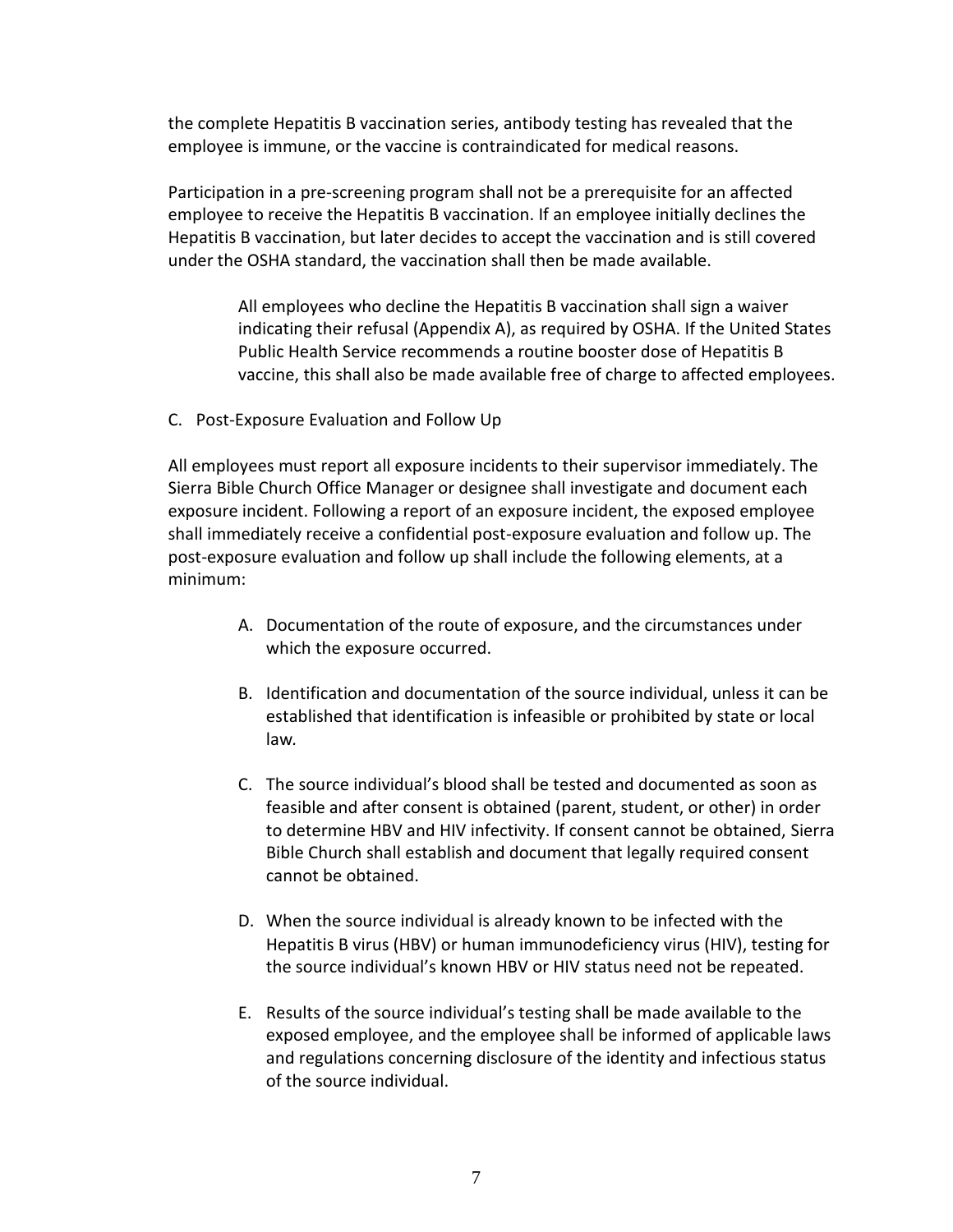- F. The exposed employee's blood shall be collected as soon as feasible and tested after consent is obtained.
- G. The exposed employee shall be offered the option of having their blood tested for HBV and HIV serological status. The blood sample shall be preserved for up to 90 days to allow the employee to decide if their blood should be tested for HBV and HIV serological status.
- H. Counseling and evaluations of reported illnesses are not dependent on the employee's election to have baseline HBV and HIV serological testing.

Names of employees that contract HIV, Hepatitis, or tuberculosis shall not be recorded on the OSHA 300 log.

D. Information Provided to the Healthcare Professional

After an exposure incident occurs, Sierra Bible Church shall ensure that the healthcare professional responsible for the exposed employee's Hepatitis B vaccination, as well as the healthcare provider providing the post-exposure evaluation, if different, is provided with the following:

- A. a copy of 29 CFR 1910.1030, OSHA's Bloodborne Pathogen Standard, with emphasis on the confidentially requirements contained therein;
- B. a written description of the exposed employee's duties as they relate to the exposure incident;
- C. written documentation of the route of exposure and circumstances under which the exposure occurred;
- D. results of the source individual's blood testing, if available; and
- E. all medical records relevant to the appropriate treatment of the employee, including vaccination status.
- E. Healthcare Professional's Written Opinion

Sierra Bible Church shall obtain and provide the exposed employee a copy of the evaluating healthcare professional's written opinion within 15 days of completion of the evaluation.

The healthcare professional's written opinion for HBV vaccination shall be limited to whether HBV vaccination is indicated for the employees, and if the employee has received said vaccination.

The healthcare professional's written opinion for post-exposure follow up shall be limited to ONLY the following information: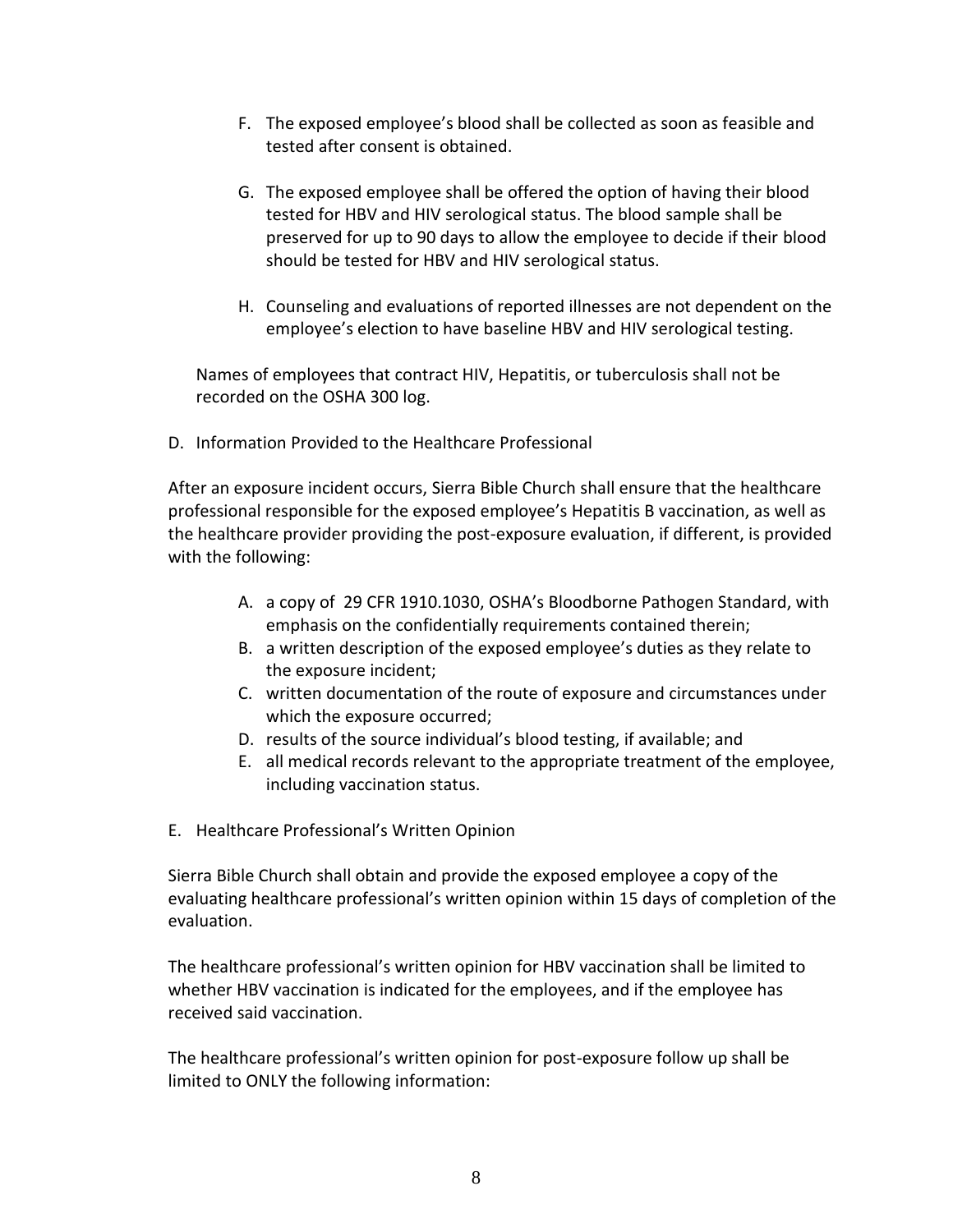- A. a statement that the employee has been informed of the results of the evaluation; and
- B. a statement that the employee has been told about any medical conditions resulting from exposure to blood or other potentially infectious materials that require further evaluation or treatment.

Other findings or diagnosis resulting from the post-exposure follow up shall remain confidential and shall not be included in the written report.

## **VII. Labels and Signs**

Sierra Bible Church Office Manager shall ensure that biohazard labels are affixed to containers of regulated waste, refrigerators, and freezers containing blood or other potentially infectious materials. Labels shall also be affixed to any other containers used to store, transport, or ship blood or other potentially infectious materials.

The labels shall be fluorescent orange or orange-red, and shall include the universal biohazard symbol. Red bags or containers with the universal biohazard symbol may be substituted for labels. However, regulated wastes must be handled in accordance with the rules and regulations of the entity with jurisdiction. Blood products that have been released for transfusion or other clinical use are exempted from these labeling requirements.

## **VIII. Training**

Sierra Bible Church Office Manager shall ensure that training is provided at the time of initial assignment to tasks where occupational exposure to blood or other potentially infectious materials may occur. Training shall be repeated every 12 months, or when there are any changes to tasks or procedures affecting an employee's occupational exposure. Training shall be tailored to the education level and language of the affected employees, and offered during the normal work shift. Training shall be interactive and shall include:

- A. a copy of 29 CFR 1910.1030, OSHA's Bloodborne Pathogen Standard;
- B. a discussion of the epidemiology and symptoms of bloodborne diseases;
- C. an explanation of the modes of transmission of bloodborne pathogens;
- D. an explanation of Sierra Bible Church's Bloodborne Pathogen Exposure Control Plan, and how employees can obtain a copy of the plan;
- E. a description and recognition of tasks that may involve exposure;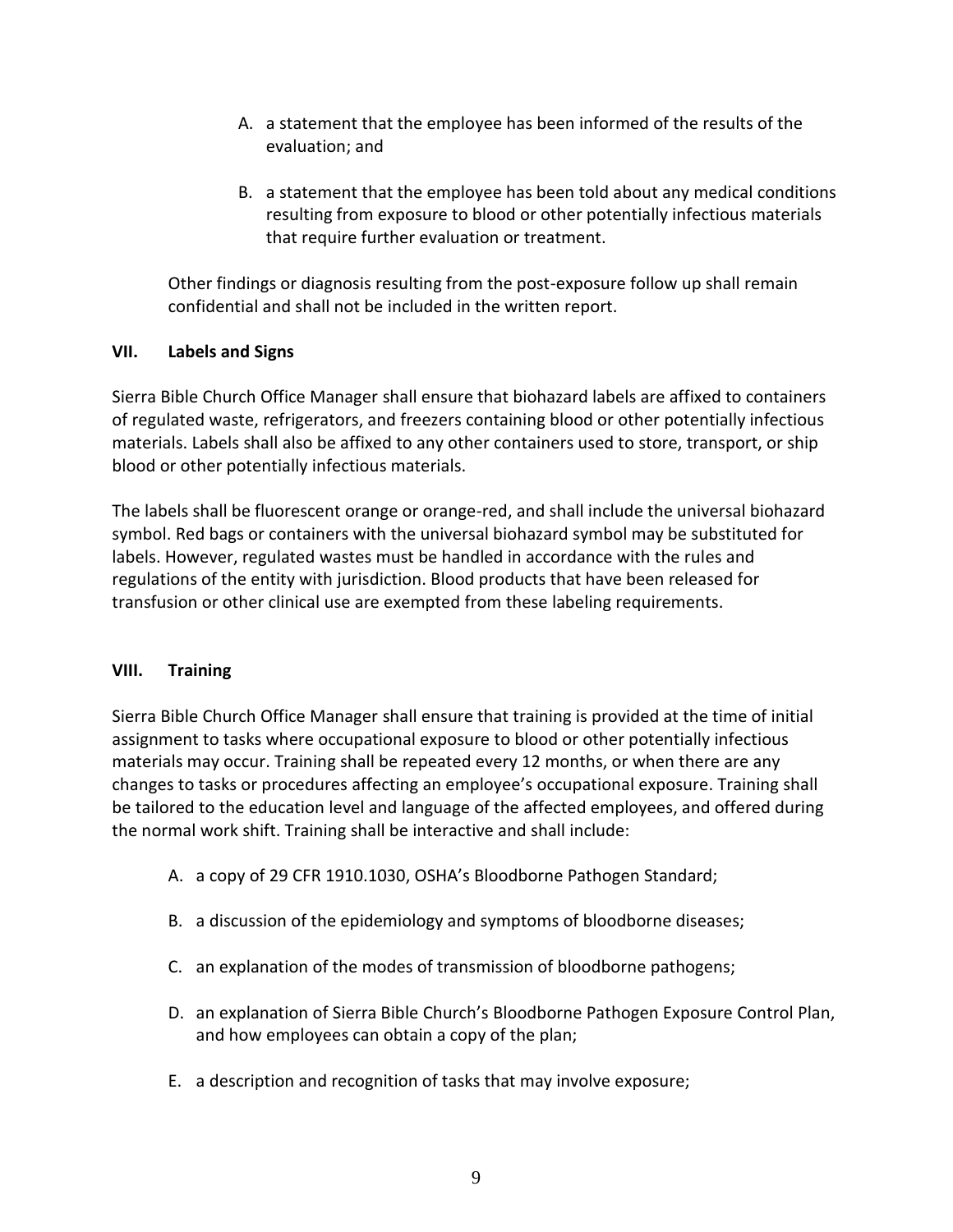- F. an explanation of the use and limitations of the methods employed by Sierra Bible Church to reduce exposure (such as engineering controls, work practices, and personal protective equipment);
- G. information about the types, use, location, removal, handling, decontamination, and disposal of personal protective equipment;
- H. an explanation of the basis of selection of personal protective equipment;
- I. information about the Hepatitis B vaccination (including efficacy, safety, method of administration, and benefits), as well as an explanation that the vaccination will be provided at no charge to the employee;
- J. instruction on the appropriate actions to take and persons to contact in an emergency involving blood or other potentially infectious materials;
- K. an explanation of the procedures to follow if an exposure incident occurs, including the method of reporting and medical follow up;
- L. information on the post-incident evaluation and follow up required for all exposure incidents; and
- M. an explanation of signs, labels, and color-coding systems.

The person conducting the training shall be knowledgeable in the subject matter.

## **IX. Recordkeeping**

A. Medical Records

Sierra Bible Church Office Manager shall maintain medical records as required by 29 CFR 1910.1020 in the church office. All records shall be kept confidential and shall be retained for at least the duration of employment plus 30 years.

Medical records shall include:

- A. name and social security number of the employee;
- B. a copy of the employee's HBV vaccination status, including the dates of vaccination;
- C. a copy of all results of examinations, medical testing, and follow-up procedures; and
- D. a copy of the information provided to the healthcare professional, including a description of the employee's duties as they relate to an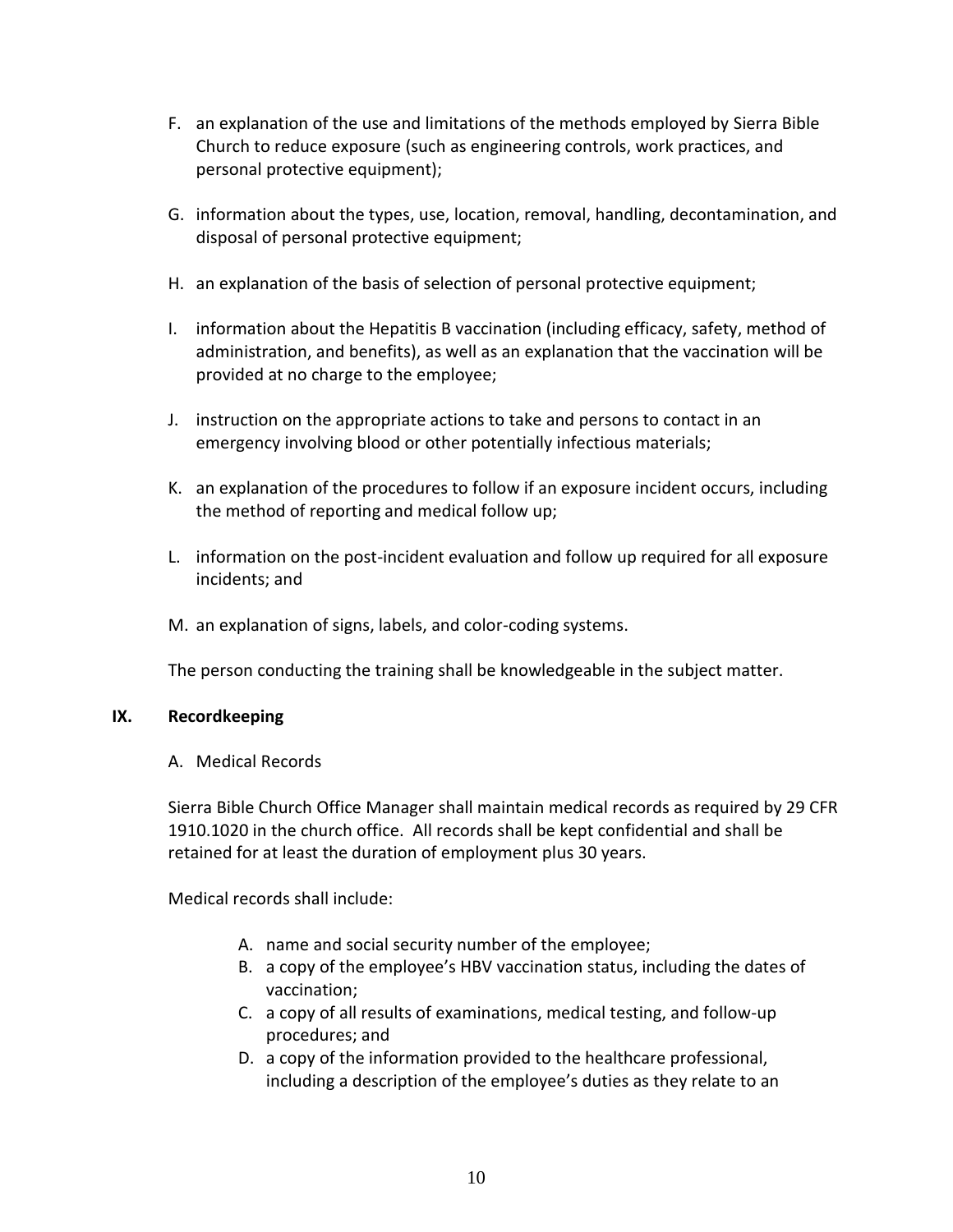exposure incident, and documentation of the routes and circumstances of an exposure.

B. Training Records

Sierra Bible Church shall maintain training records for three years from the date of training. Records shall be kept in the church office, and shall include:

- A. the dates of the training sessions;
- B. an outline describing the material presented;
- C. the names and qualifications of persons conducting the training; and
- D. the names and job titles of all persons attending the training sessions.
- C. Availability of Records

Whenever an employee (or designated representative) requests access to a record, Sierra Bible Church shall provide access to said employee's records in a reasonable time, place, and manner in accordance with 29 CFR 1910.1020(e). An employee (or designated representative) will only be given access to his or her own records.

D. Evaluation and Review

Sierra Bible Church Office Manager or designee shall review this Bloodborne Exposure Control Plan for effectiveness at least annually and as needed to incorporate changes to the standard or changes in the work place.